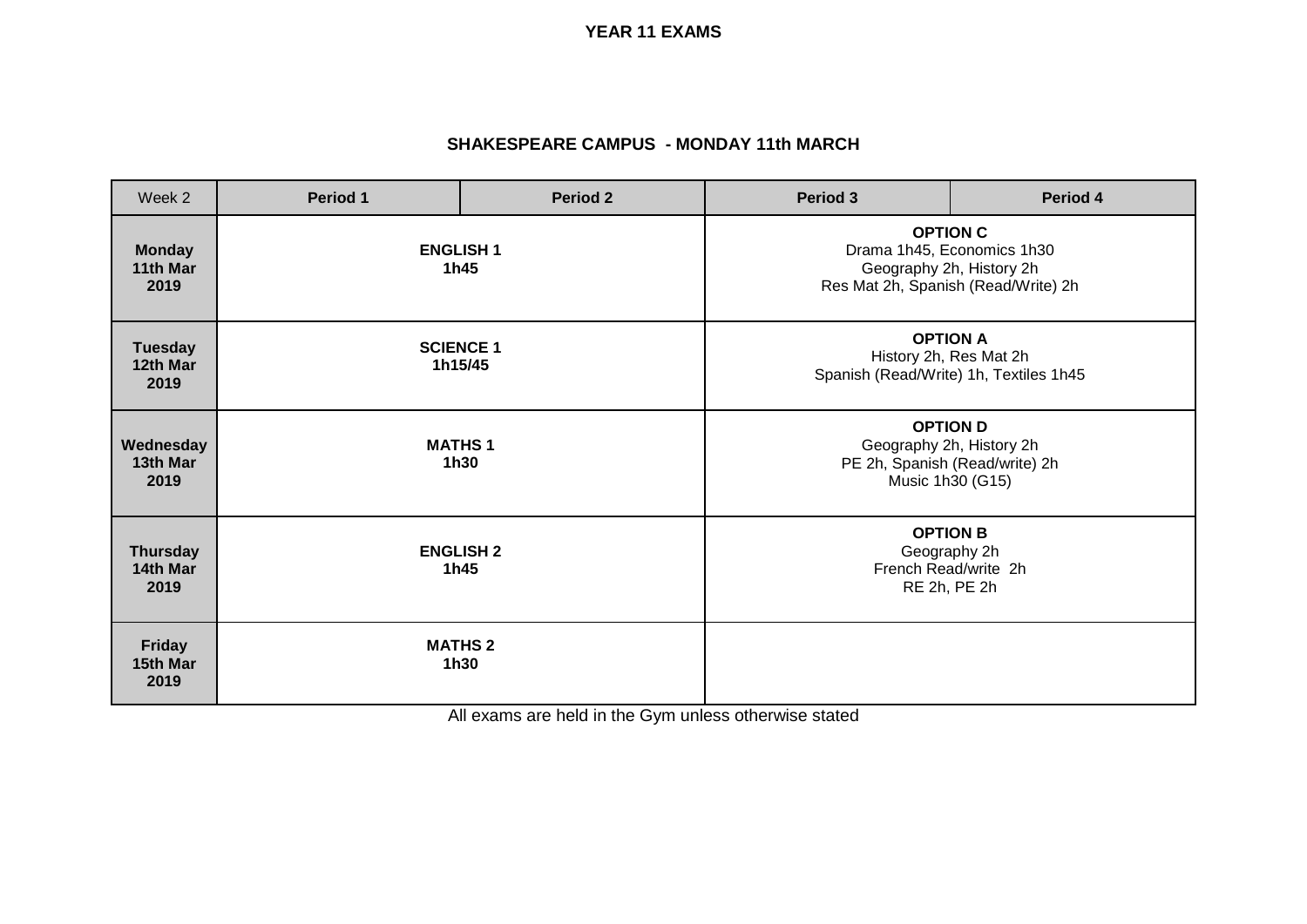**YEAR 11 EXAMS**

## **SHAKESPEARE CAMPUS - MONDAY 18th MARCH**

|                                     | Period 1                            | <b>Period 2</b> | Period 3                                                           | Period 4                                                        |
|-------------------------------------|-------------------------------------|-----------------|--------------------------------------------------------------------|-----------------------------------------------------------------|
| <b>Monday</b><br>18th Mar<br>2019   | <b>ENGLISH LITERATURE 1</b><br>1h45 |                 | <b>OPTION C</b><br>Geography 1Hr 15                                | <b>OPTION B</b><br>Geography 1Hr 15                             |
| <b>Tuesday</b><br>19th Mar<br>2019  | <b>SCIENCE 2</b><br>1h15/45         |                 | <b>OPTION A</b><br><b>Spanish Listening 45mins (H)</b><br>E4 $(F)$ | <b>OPTION D</b><br><b>Spanish Listening 45mins (H)</b><br>E4(F) |
| Wednesday<br>20th Mar<br>2019       | <b>ENGLISH LITERATURE 2</b><br>2h15 |                 |                                                                    |                                                                 |
| <b>Thursday</b><br>21st Mar<br>2019 | <b>MATHS 3</b><br>1h30              |                 | <b>OPTION C</b><br><b>Spanish Listening 45mins(H)</b><br>G4 (F)    | <b>OPTION B</b><br><b>French Listening 45mins (H)</b><br>G4 (F) |
| <b>Friday</b><br>22nd Mar<br>2019   | <b>Dance</b><br>1hr                 |                 |                                                                    | <b>OPTION D (in E2)</b><br>Geography 1Hr 15                     |